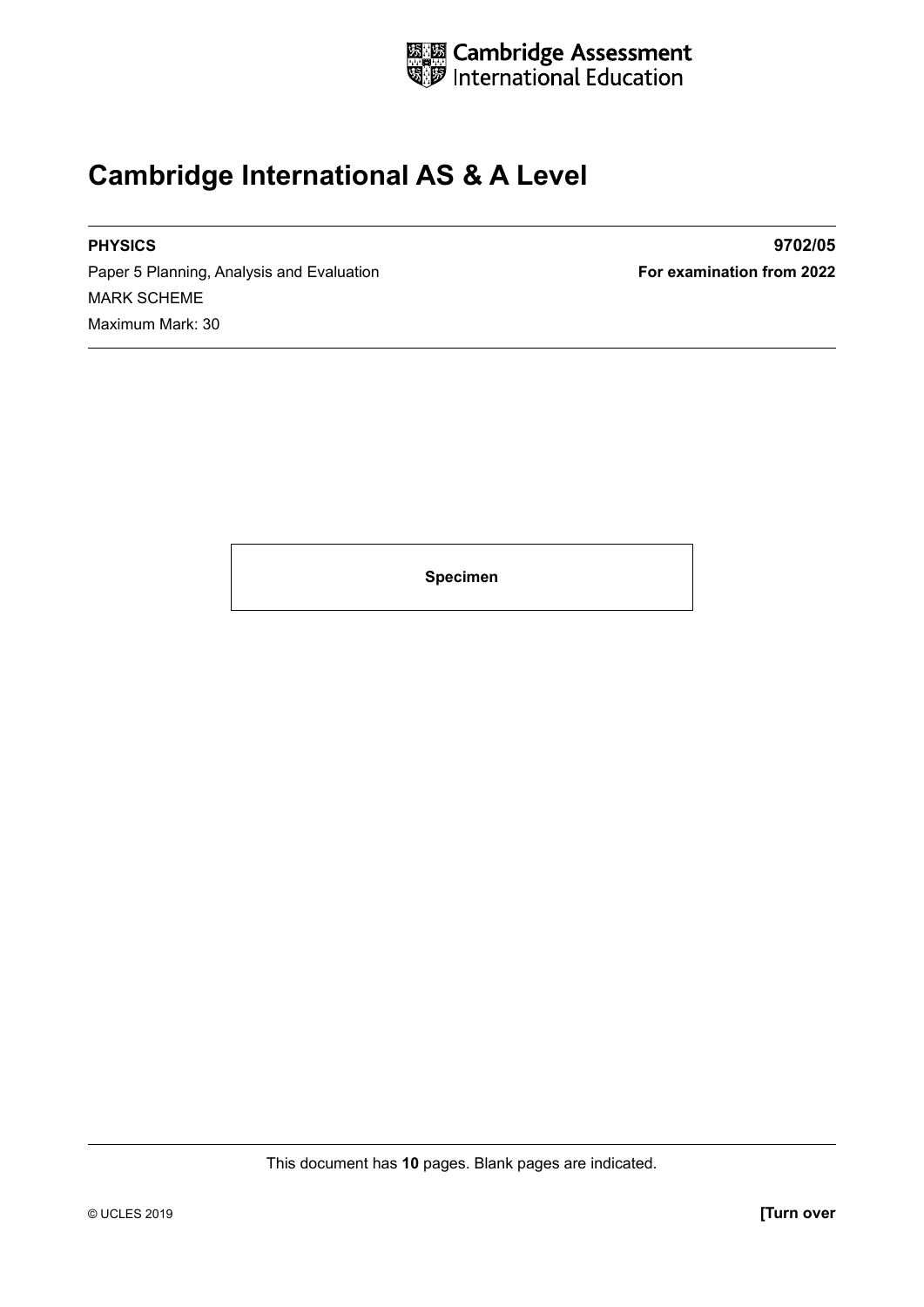|              | These general marking principles must be applied by all examiners when marking candidate answers. They should be applied alongside the specific<br>a question. Each question paper and mark scheme will also comply with these marking<br>content of the mark scheme or generic level descriptors for<br>© Generic Marking Principles<br>E These general marking principl<br>≌ content of the mark scheme or<br>≌ ……………………<br>principles. |
|--------------|-------------------------------------------------------------------------------------------------------------------------------------------------------------------------------------------------------------------------------------------------------------------------------------------------------------------------------------------------------------------------------------------------------------------------------------------|
|              | $\div$<br>GENERIC MARKING PRINCIPLE                                                                                                                                                                                                                                                                                                                                                                                                       |
|              | Marks must be awarded in line with:                                                                                                                                                                                                                                                                                                                                                                                                       |
|              | the specific skills defined in the mark scheme or in the generic level descriptors for the question<br>exemplified by the standardisation scripts.<br>the specific content of the mark scheme or the generic level descriptors for the question<br>the standard of response required by a candidate as                                                                                                                                    |
|              | GENERIC MARKING PRINCIPLE 2:                                                                                                                                                                                                                                                                                                                                                                                                              |
|              | or other fractions).<br>Marks awarded are always whole marks (not half marks,                                                                                                                                                                                                                                                                                                                                                             |
|              | GENERIC MARKING PRINCIPLE 3:                                                                                                                                                                                                                                                                                                                                                                                                              |
| Page 2 of 10 | Marks must be awarded positively:                                                                                                                                                                                                                                                                                                                                                                                                         |
|              | marks are awarded for correct/valid answers, as defined in the mark scheme. However, credit is given for valid answers which go beyond the<br>scope of the syllabus and mark scheme, referring to your Team Leader as appropriate<br>marks are awarded when candidates clearly demonstrate what they know and can do                                                                                                                      |
|              | answers should only be judged on the quality of spelling, punctuation and grammar when these features are specifically assessed by the<br>question as indicated by the mark scheme. The meaning, however, should be unambiguous.<br>marks are not deducted for omissions<br>marks are not deducted for errors                                                                                                                             |
|              | GENERIC MARKING PRINCIPLE 4:                                                                                                                                                                                                                                                                                                                                                                                                              |
|              | Rules must be applied consistently e.g. in situations where candidates have not followed instructions or in the application of generic level<br>descriptors.                                                                                                                                                                                                                                                                              |
|              | GENERIC MARKING PRINCIPLE 5:                                                                                                                                                                                                                                                                                                                                                                                                              |
|              | Marks should be awarded using the full range of marks defined in the mark scheme for the question (however, the use of the full mark range may<br>be limited according to the quality of the candidate responses seen).                                                                                                                                                                                                                   |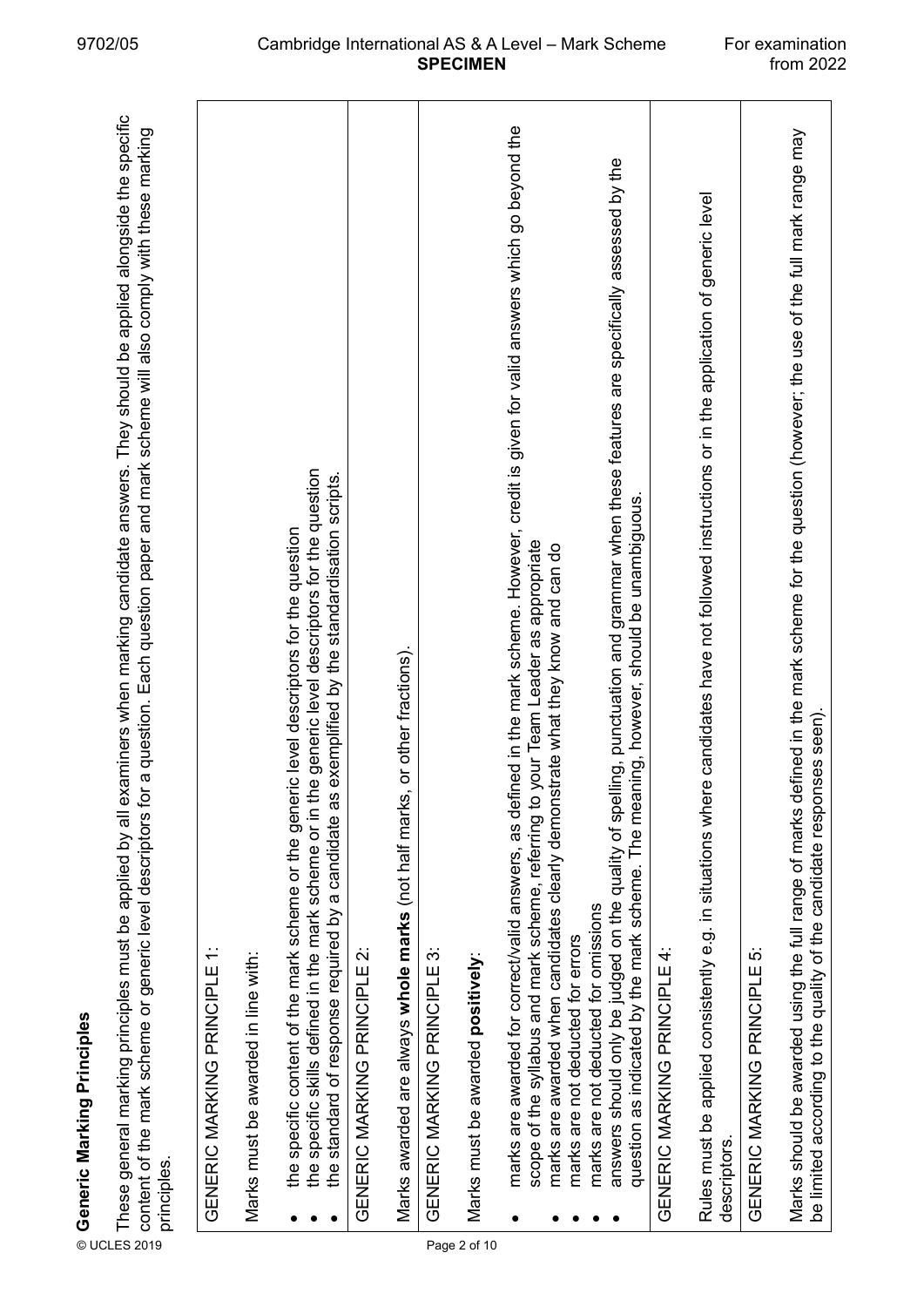|              |                   | GENERIC MARKING PRINCIPLE 6:                                                                                                                                                                                                                                                                                                                                                                                                                                                                                                                                                                                                                                                                                     |
|--------------|-------------------|------------------------------------------------------------------------------------------------------------------------------------------------------------------------------------------------------------------------------------------------------------------------------------------------------------------------------------------------------------------------------------------------------------------------------------------------------------------------------------------------------------------------------------------------------------------------------------------------------------------------------------------------------------------------------------------------------------------|
| © UCLES 2019 |                   | defined in the mark scheme. Marks should not be awarded with grade thresholds or grade<br>Marks awarded are based solely on the requirements as<br>descriptors in mind.                                                                                                                                                                                                                                                                                                                                                                                                                                                                                                                                          |
|              |                   | Science-Specific Marking Principles                                                                                                                                                                                                                                                                                                                                                                                                                                                                                                                                                                                                                                                                              |
|              |                   | Examiners should consider the context and scientific use of any keywords when awarding marks. Although keywords may be present, marks<br>should not be awarded if the keywords are used incorrectly.                                                                                                                                                                                                                                                                                                                                                                                                                                                                                                             |
|              | $\mathbf{\Omega}$ | The examiner should not choose between contradictory statements given in the same question part, and credit should not be awarded for any<br>correct statement that is contradicted within the same question part. Wrong science that is irrelevant to the question should be ignored                                                                                                                                                                                                                                                                                                                                                                                                                            |
|              | က                 | Although spellings do not have to be correct, spellings of syllabus terms must allow for clear and unambiguous separation from other syllabus<br>terms with which they may be confused (e.g. ethene, glucagon / glycogen, refraction / reflection).                                                                                                                                                                                                                                                                                                                                                                                                                                                              |
| Page 3 of 10 | 4                 | subsequent marking points. Further guidance will be included in the mark scheme where<br>plied, where appropriate. If an incorrect answer is subsequently used in a scientifically<br>le will be noted.<br>The error carried forward (ecf) principle should be ap<br>correct way, the candidate should be awarded these<br>necessary and any exceptions to this general princip                                                                                                                                                                                                                                                                                                                                  |
|              | 5                 | List rule' guidance (see examples below)                                                                                                                                                                                                                                                                                                                                                                                                                                                                                                                                                                                                                                                                         |
|              |                   | For questions that require <i>n</i> responses (e.g. State two reasons ):                                                                                                                                                                                                                                                                                                                                                                                                                                                                                                                                                                                                                                         |
|              |                   | awarded for any responses that are contradicted within the rest of the response. Where two responses contradict one another, this should<br>Read the entire response to check for any responses that contradict those that would otherwise be credited. Credit should not be<br>Non-contradictory responses after the first n responses may be ignored even if they include incorrect science.<br>The response should be read as continuous prose, even when numbered answer spaces are provided<br>Incorrect responses should not be awarded credit but will still count towards n<br>e should not count towards n<br>Any response marked ignore in the mark schem<br>be treated as a single incorrect response |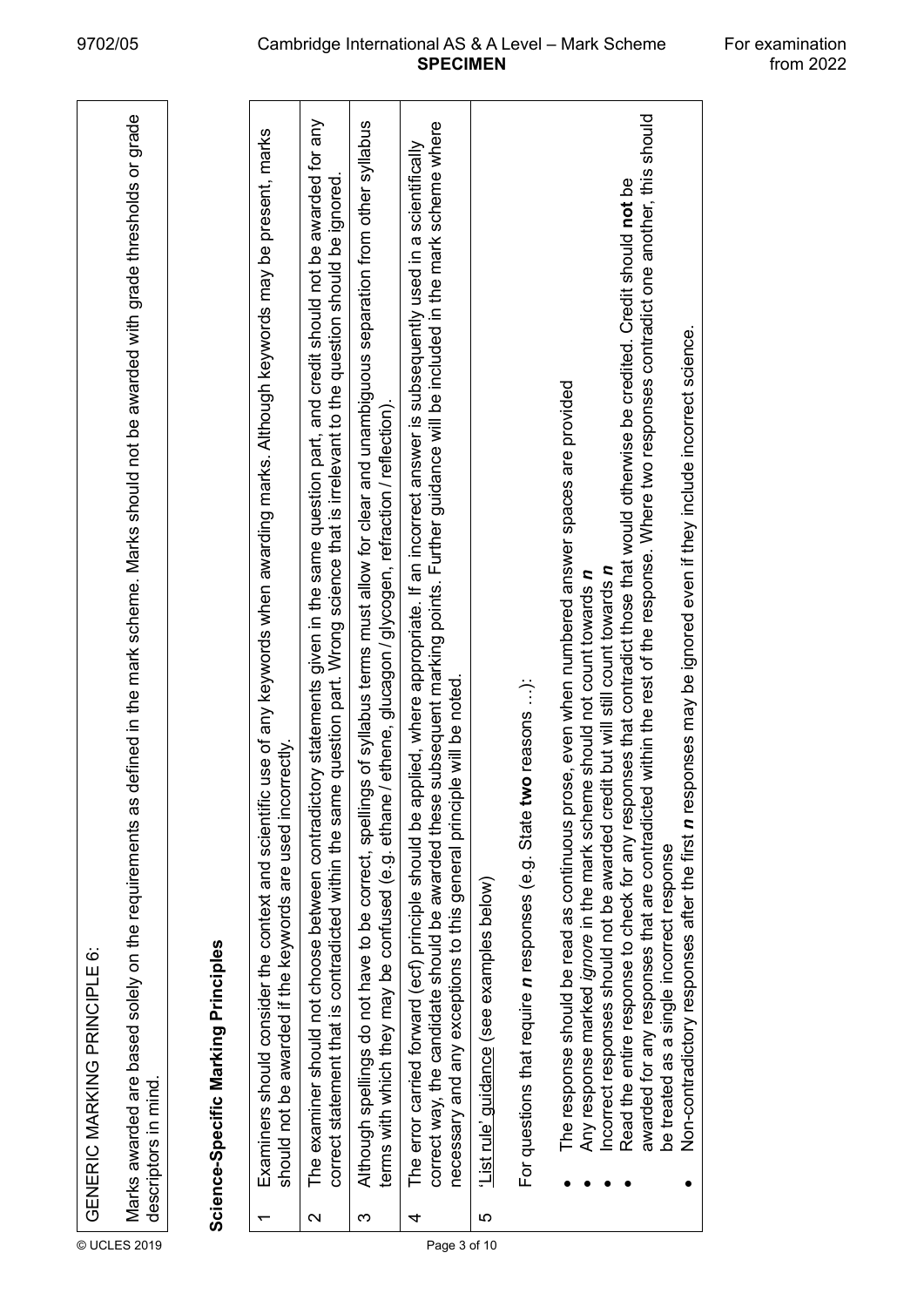|              | ဖ | Calculation specific quidance                                                                                                                                                                                                                                                              |
|--------------|---|--------------------------------------------------------------------------------------------------------------------------------------------------------------------------------------------------------------------------------------------------------------------------------------------|
| © UCLES 2019 |   | credit even if there is no working or incorrect working, unless the question states 'show<br>Correct answers to calculations should be given full<br>your working'.                                                                                                                        |
|              |   | es required is not stated, credit should be awarded for correct answers when rounded by<br>the examiner to the number of significant figures given in the mark scheme. This may not apply to measured values.<br>For questions in which the number of significant figur                    |
|              |   | which the convention of restricting the value of the coefficient (a) to a value between 1<br>and 10 is not followed, credit may still be awarded if the answer can be converted to the answer given in the mark scheme.<br>For answers given in standard form, $(e.g. a \times 10^{n})$ in |
|              |   | or incorrect unit will normally mean that the final calculation mark is not awarded.<br>e mark scheme.<br>Unless a separate mark is given for a unit, a missing<br>Exceptions to this general principle will be noted in th                                                                |
|              |   | Guidance for chemical equations                                                                                                                                                                                                                                                            |
|              |   | quations are acceptable unless stated otherwise in the mark scheme.<br>Multiples / fractions of coefficients used in chemical e                                                                                                                                                            |
| Page 4 of 10 |   | State symbols given in an equation should be ignored unless asked for in the question or stated otherwise in the mark scheme.                                                                                                                                                              |
|              |   | Abbreviations used in the Mark Scheme                                                                                                                                                                                                                                                      |

/<br><u>underline</u> actual word given must be used by candidate (grammatical variants accepted)<br>(brackets) the word or phrase in brackets is not required, but sets the context **underline** actual word given must be used by candidate (grammatical variants accepted) **(brackets)** the word or phrase in brackets is not required, but sets the context**/** alternative answers for the same marking point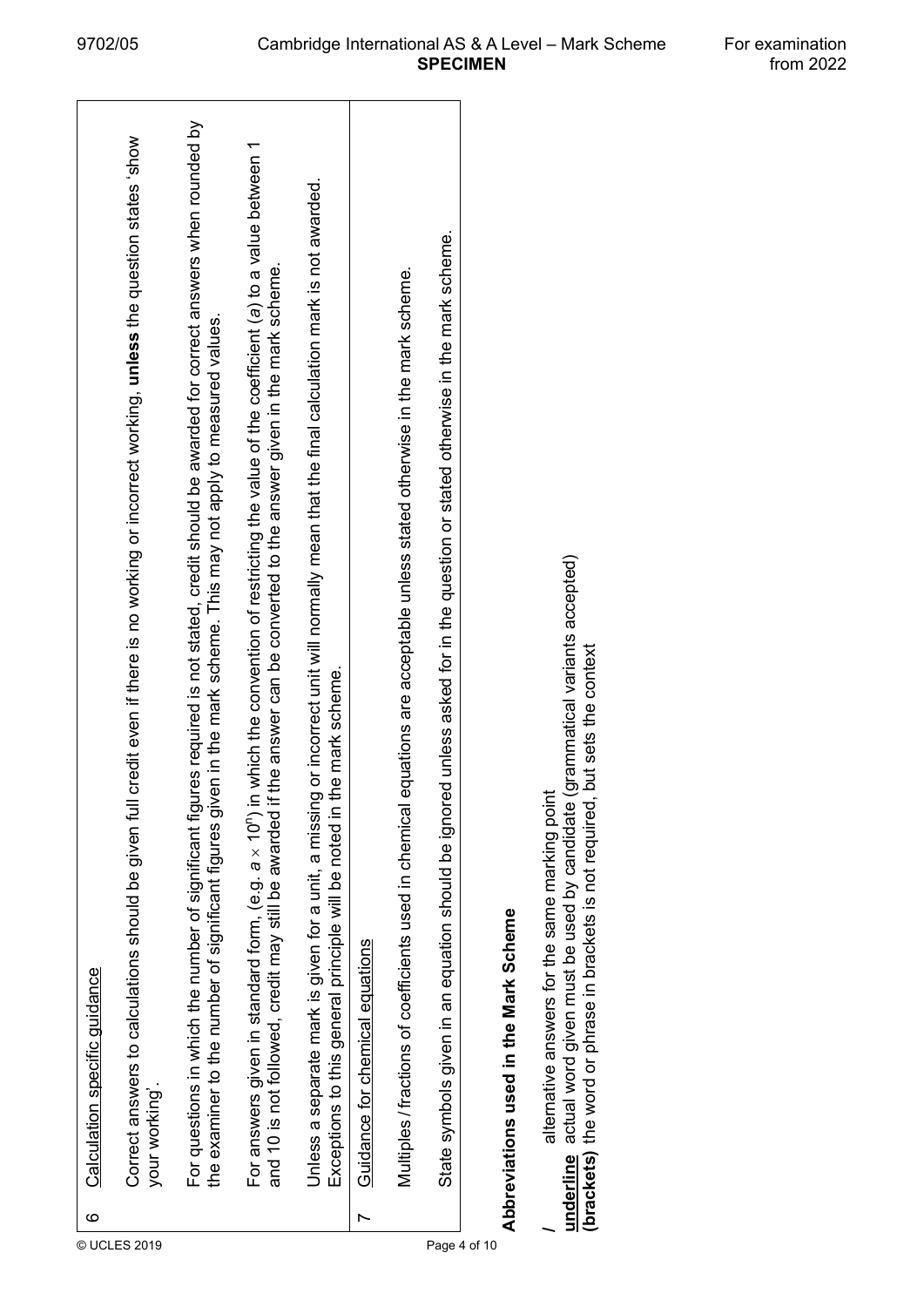#### **A**

|                                        |                          |   |                          | 2          |          |                 |                     | ∾          |          |                 |              | 2                                         |
|----------------------------------------|--------------------------|---|--------------------------|------------|----------|-----------------|---------------------|------------|----------|-----------------|--------------|-------------------------------------------|
|                                        |                          |   |                          |            | ×        |                 |                     |            | ignore   |                 |              | ×                                         |
| Examples of how to apply the list rule | State three reasons  [3] | ₫ | Correct<br>$\frac{1}{2}$ | 2. Correct | 3. Wrong | B (4 responses) | 1. Correct, Correct | 2. Correct | 3. Wrong | C (4 responses) | 1. Correct   | Correct, Wrong<br>$\overline{\mathbf{v}}$ |
|                                        | © UCLES 2019             |   |                          |            |          |                 |                     |            |          |                 | Page 5 of 10 |                                           |

# **B (4 responses)**

|                  |            | gnore    |
|------------------|------------|----------|
| Correct, Correct | 2. Correct | 3. Wrong |

## **C (4 responses)**

|         | ี                 |            |
|---------|-------------------|------------|
|         |                   | ignore     |
| Correct | 2. Correct, Wrong | 3. Correct |

#### D (4 responses) **D (4 responses)**

|          | N                       |            |
|----------|-------------------------|------------|
|          | $x$ , (discount 2)      |            |
| .Correct | 2. Correct, CON (of 2.) | 3. Correct |

### E (4 responses) **E (4 responses)**

| Correct | 2. Correct | 3. Correct, Wrong |
|---------|------------|-------------------|

#### F (4 responses) **F (4 responses)**

|         | N          |                           |
|---------|------------|---------------------------|
|         |            | discount 3)               |
| Correct | 2. Correct | CON (of 3.)<br>3. Correct |

### G (5 responses) **G (5 responses)**

|           |            |            | ignore  | ignore     |
|-----------|------------|------------|---------|------------|
| . Correct | 2. Correct | 3. Correct | Correct | CON (of 4. |

### H (4 responses) **H (4 responses)**

|           | ี          |                           |
|-----------|------------|---------------------------|
|           |            | (discount 2)              |
| . Correct | 2. Correct | 3. CON (of 2.)<br>Correct |

#### (4 responses) **I (4 responses)**

|                                                  | ี่       |            |            |              |  |  |  |  |  |
|--------------------------------------------------|----------|------------|------------|--------------|--|--|--|--|--|
|                                                  |          |            |            | (discount 2) |  |  |  |  |  |
| <br> <br> <br> <br> <br> <br> <br> <br> <br><br> | .Correct | 2. Correct | 3. Correct | CON (of 2.)  |  |  |  |  |  |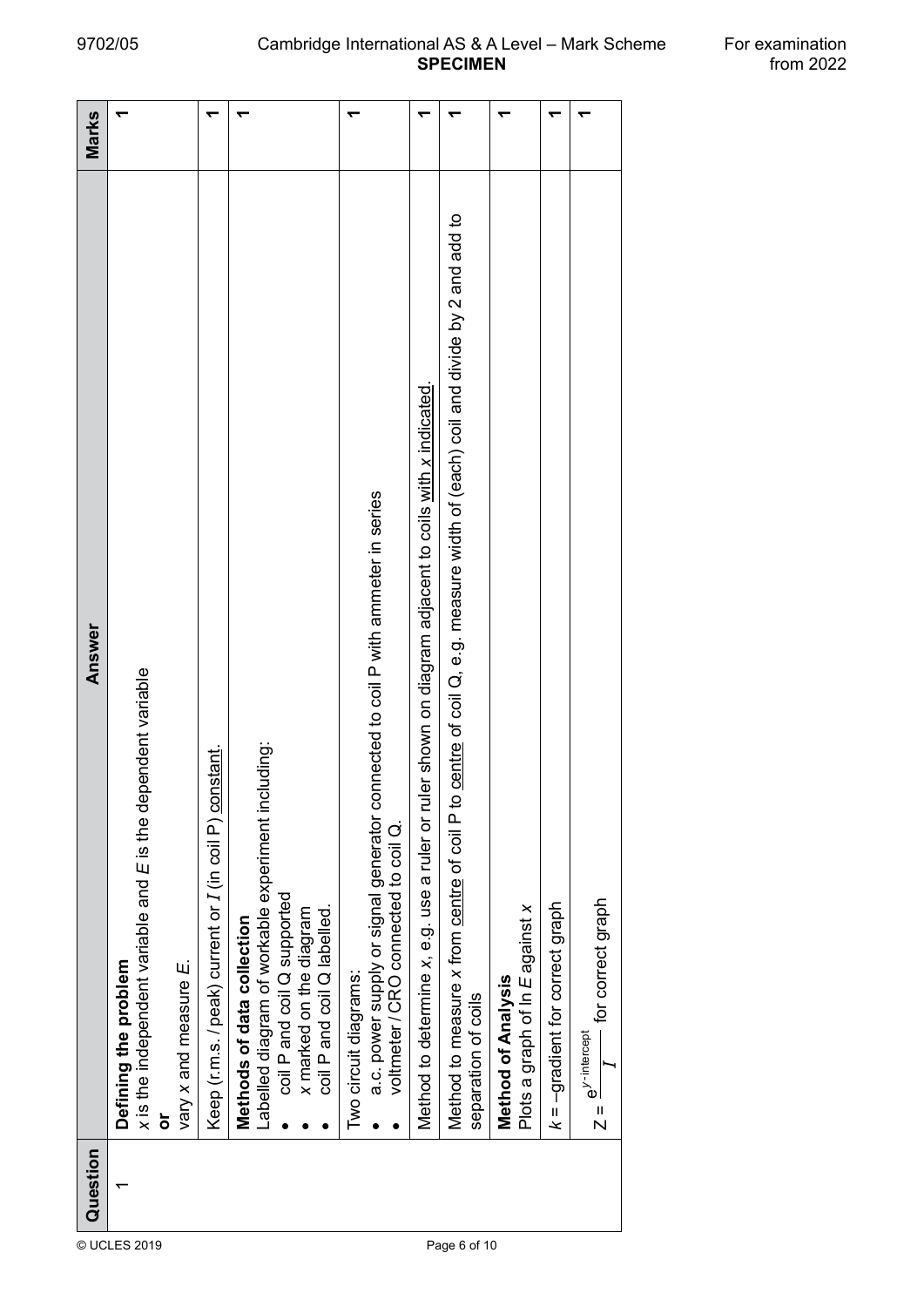$\leftarrow$ 

Absolute uncertainties from ± 0.4 to ± 0.1. **1**

Absolute uncertainties from  $\pm$  0.4 to  $\pm$  0.1.

|              | Question | Answer                                                                                                                                                                                                                                                                                                                                                                                                                                                                                                                                                                                                                                                                                                                                                                                                                                                                                                                                                                                                                                                                                       | Marks |
|--------------|----------|----------------------------------------------------------------------------------------------------------------------------------------------------------------------------------------------------------------------------------------------------------------------------------------------------------------------------------------------------------------------------------------------------------------------------------------------------------------------------------------------------------------------------------------------------------------------------------------------------------------------------------------------------------------------------------------------------------------------------------------------------------------------------------------------------------------------------------------------------------------------------------------------------------------------------------------------------------------------------------------------------------------------------------------------------------------------------------------------|-------|
| © UCLES 2019 |          | D8 Method to keep coils parallel / co-axial e.g. adjust coil Q until maximum reading or use set square to ensure that coils are<br>Method to position ruler horizontally to measure x described e.g. use a spirit level or same height from bench at both<br>Method described to check that current is constant, e.g. adjust variable resistor to keep ammeter reading constant.<br>an iron core (to produce large magnetic field / induced e.m.f).<br>Do not touch hot coil / use gloves to position hot coil / use heat-proof gloves to position coil<br>Keep the number of turns (on each coil) constant / frequency constant.<br>Repeat measurements of x for different parts of the coil and average.<br>D10 Relationship valid if a straight line produced for correct graph<br>Use high frequency (to produce large induced e.m.f).<br>Additional detail including safety considerations<br>Use large current / large number of turns /<br>at right angles to the axis.<br>D9 In $E = -kx + \ln (12)$<br>Any six from:<br>ends.<br>$\overline{C}$<br>$\overline{a}$<br>D5<br>D6<br>24 | ဖ     |
|              | Question | Answer                                                                                                                                                                                                                                                                                                                                                                                                                                                                                                                                                                                                                                                                                                                                                                                                                                                                                                                                                                                                                                                                                       | Marks |
| Page 7 of 10 | 2(a)     | $y$ -intercept = $1/E$<br>í,<br>gradient = $Q$                                                                                                                                                                                                                                                                                                                                                                                                                                                                                                                                                                                                                                                                                                                                                                                                                                                                                                                                                                                                                                               | ↽     |
|              | 2(b)     | 2.1 or 2.13 or 2.128<br>3.0 or 3.03 or 3.030<br>1.8 or 1.79 or 1.786<br>4.0 or 4.00 or 4.000<br>1.5 or 1.47 or 1.471<br>or 1.19 or 1.190<br>$\frac{1}{2}$                                                                                                                                                                                                                                                                                                                                                                                                                                                                                                                                                                                                                                                                                                                                                                                                                                                                                                                                    | ┯     |
|              |          | Values must be all 2 or 3 significant figures or all 3 or 4 significant figures.                                                                                                                                                                                                                                                                                                                                                                                                                                                                                                                                                                                                                                                                                                                                                                                                                                                                                                                                                                                                             |       |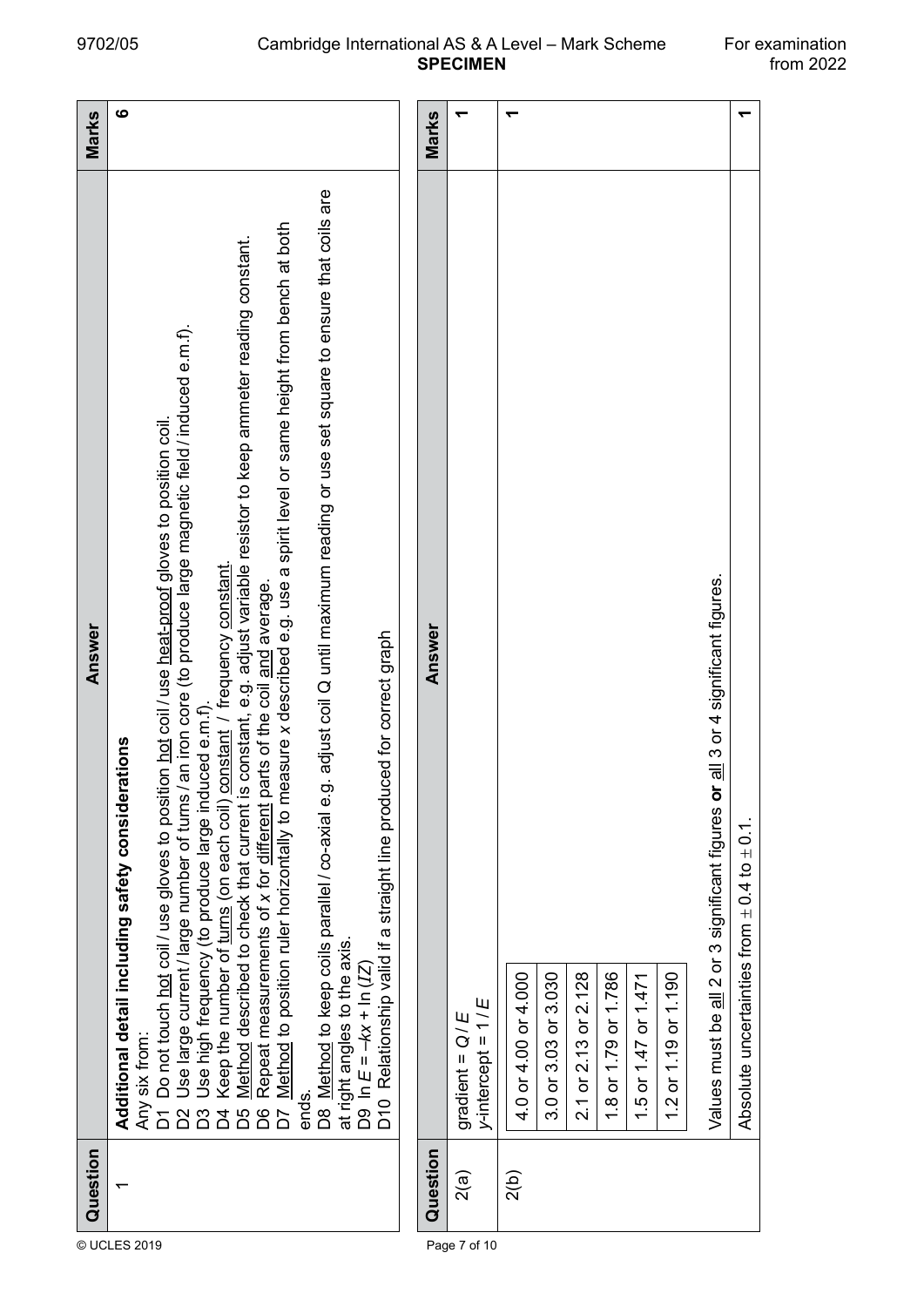r.

|              | Question  | Answer                                                                                                                                                                                           | Marks |
|--------------|-----------|--------------------------------------------------------------------------------------------------------------------------------------------------------------------------------------------------|-------|
|              | 2(c)(i)   | Must be within half a small square. Diameter of points must be less than half a small square.<br>Six points from (b) plotted correctly                                                           |       |
|              |           | All error bars to be plotted. Length of bar must be accurate to less than half a small square and symmetrical.<br>Error bars in 1/P (uncertainties from (b)) plotted correctly                   |       |
|              | 2(c)(ii)  | 0.70) and (1.65, 0.70) and upper end of line must pass between (3.60, 1.40) and<br>Lower end of line must pass between (1.50,<br>Straight line of best fit drawn.<br>$(3.80, 1.40)$ .            |       |
|              |           | Steepest or shallowest possible line that passes through all the error bars.<br>All error bars must be plotted.<br>Worst acceptable line drawn.                                                  |       |
|              | 2(c)(iii) | of data points into $\Delta y$ / $\Delta x$ , distance between data points must be greater than half<br>Gradient determined with clear substitution<br>the length of the drawn line.             |       |
| Page 8 of 10 |           | uncertainty = $\frac{1}{2}$ (steepest worst line gradient - shallowest worst line gradient).<br>uncertainty = gradient of line of best fit - gradient of worst acceptable line                   |       |
|              | 2(c)(iv)  | $= mx + c$ .<br>y-intercept determined by substitution into $y$                                                                                                                                  |       |
|              |           | y-intercept of worst acceptable line<br>uncertainty = $y$ -intercept of line of best fit $-$                                                                                                     |       |
|              |           | uncertainty = $\frac{1}{2}$ (steepest worst line y-intercept - shallowest worst line y-intercept).<br>Do not allow methods using a false origin.                                                 |       |
|              | 2(d)(i)   | E determined with correct unit using<br>Correct substitution must be seen.<br>$E = \frac{1}{V \cdot \text{intercept}}$                                                                           |       |
|              |           | two or three significant figures using<br>Q determined with correct unit and given to<br>Correct substitution must be seen.<br>$Q = E \times gradient$ or $\frac{d}{dx}$ printercept<br>gradient |       |